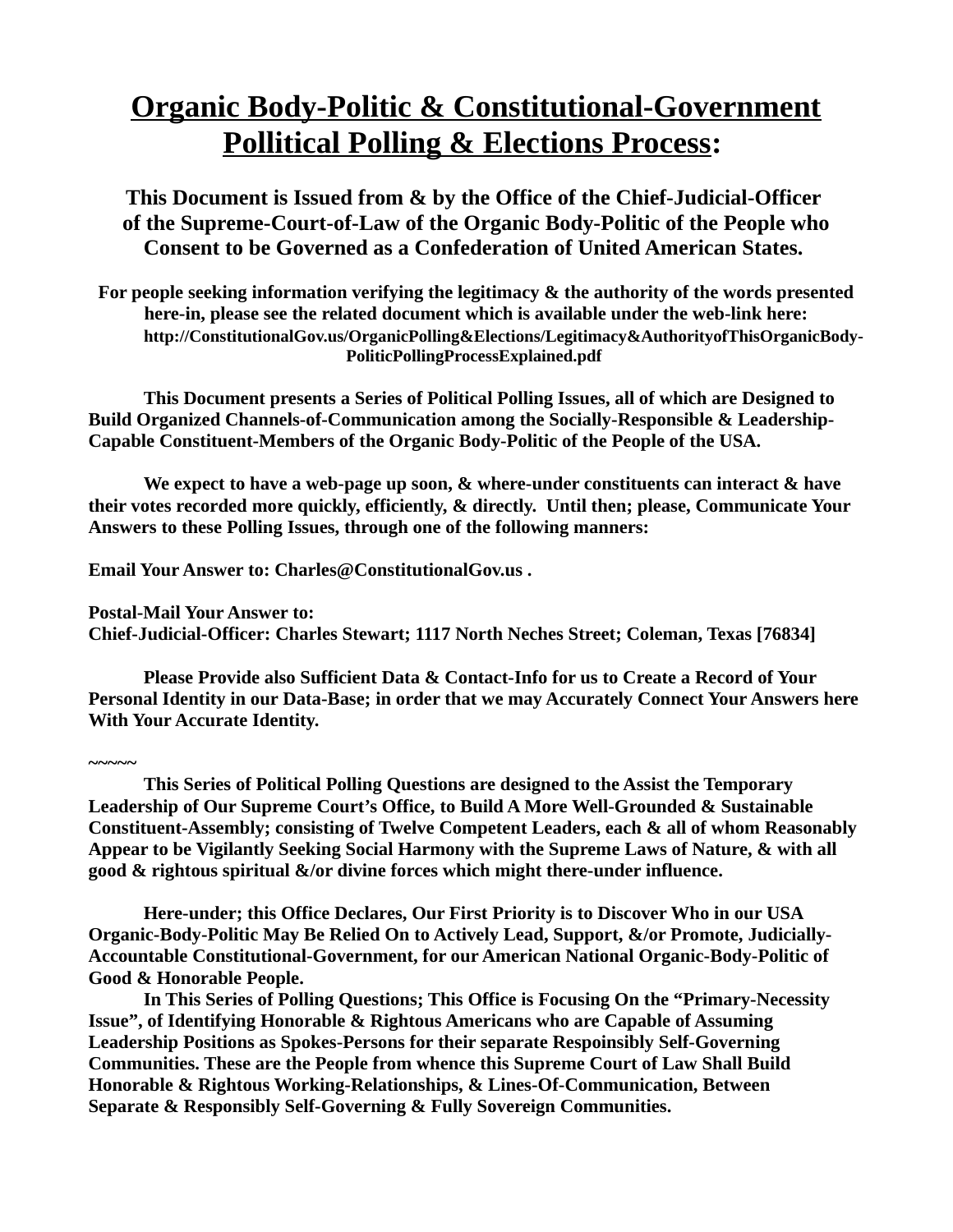**For more explanation concerning the legitimacy of this entire process; please see the main document, & its internally-linked documents, as web-linked here:**

**http://ConstitutionalGov.us/SupremeCourtOfLaw/Treason-USA/3-TreasonRemedy-BuildingSelfGoverningCommonlawCommunities-V4.pdf**

**We Expect that we Less Than One/Third of our Gennerally Good-Hearted American People Will Qualify for these sorts of Leadership Roles; so, here-under, this "Primary Political Sorting Process", is Necessary.**

**~~~~~**

**This is USA-Organic-Body-Politic Political-Issue Polling-Numbered: 2022.0001; as follows:**

**Please Rate Your Opinion, high, medium, low, or none; as compared with Average Americans; as to Your Own Level of Commitment to Supporting Reasonable-Efforts at "Making America a Better Place to Live".**

**Please Check One Box:**

**[ ] High. I am Willing to Devote a Provessional-Level of Commitment to Making America a Better Place to Live; especially if I am provided with reasonable economic compensation for my work.** 

**[ ] Medium. I can Not Commit Professional Levels of time &/or energy to Making America a Better Place; but, if I am provided with cover for my reasonable expenses involved there-with; I will do what I am reasonably capable of doing in that effort.** 

**[ ] Low. I am Only Presently Capable of Committing Bare-Minimum Necessary Support for Making America a Bettr Place.** 

**[ ] None: I am Not Cocerned about Making America a Better Place to Live, & economic incentives wil not change my position on this matter.**